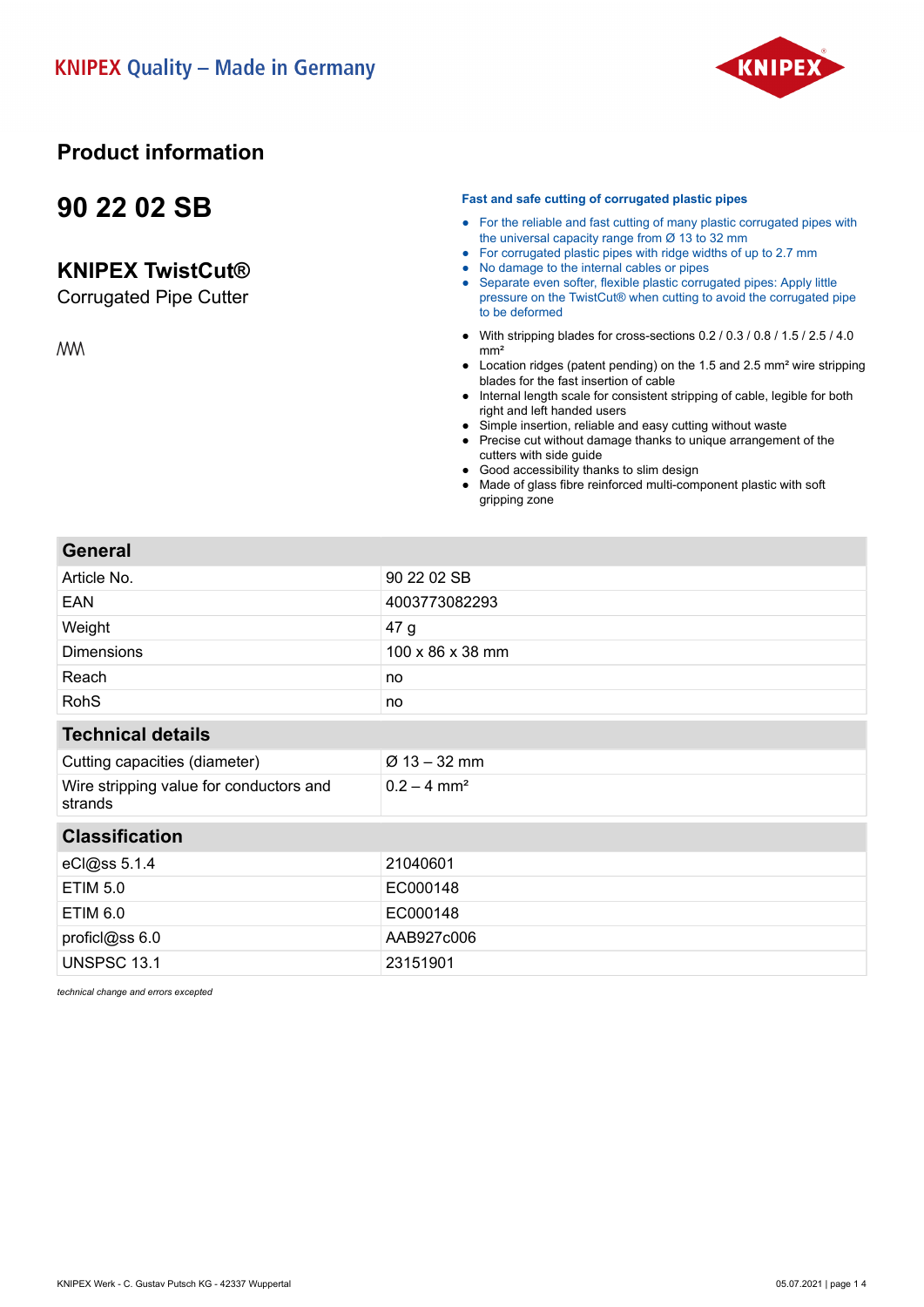## **KNIPEX Quality - Made in Germany**







90 22 02 SB: Injection moulded length scale for consistent stripping to a uniform length, legible for left and right scale for consistent stripping to a uniform length, legible for left and right handed users







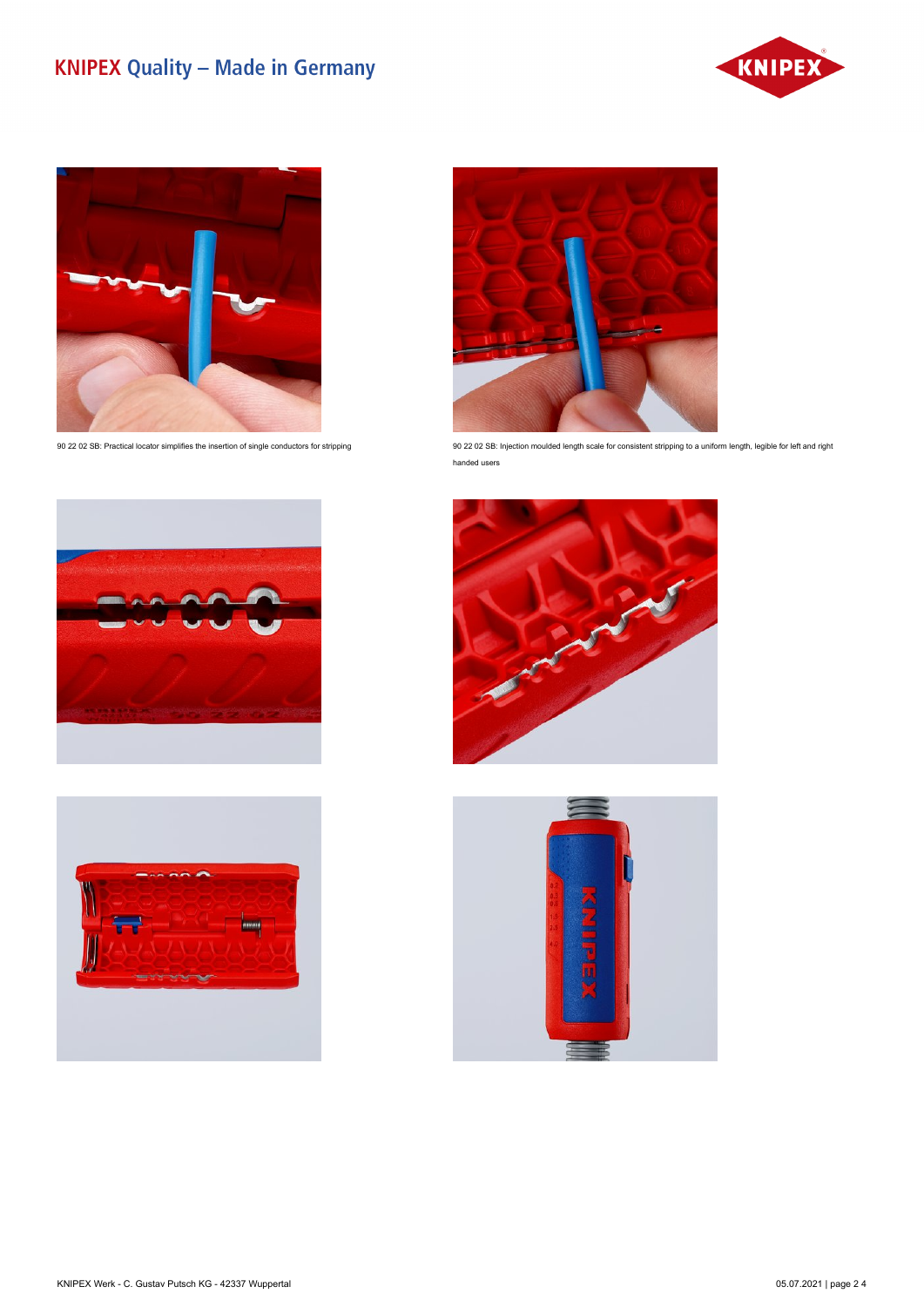### **KNIPEX Quality - Made in Germany**